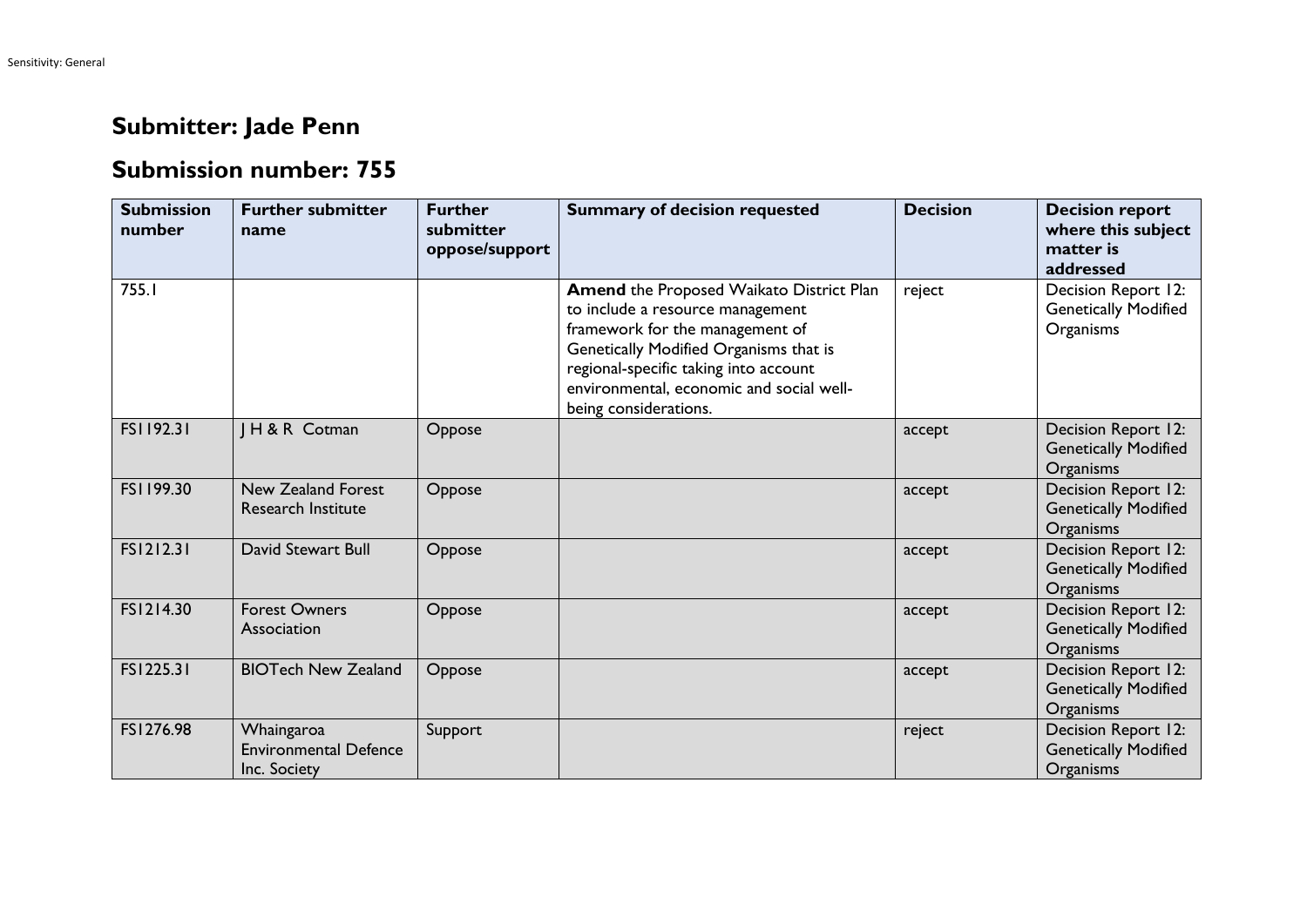| <b>Submission</b><br>number | <b>Further submitter</b><br>name                       | <b>Further</b><br>submitter<br>oppose/support | <b>Summary of decision requested</b>                                                                                                                                                                                                                                                                                    | <b>Decision</b> | <b>Decision report</b><br>where this subject<br>matter is<br>addressed |
|-----------------------------|--------------------------------------------------------|-----------------------------------------------|-------------------------------------------------------------------------------------------------------------------------------------------------------------------------------------------------------------------------------------------------------------------------------------------------------------------------|-----------------|------------------------------------------------------------------------|
| FS1295.31                   | Life Sciences Network<br>Incorporated                  | Oppose                                        |                                                                                                                                                                                                                                                                                                                         | accept          | Decision Report 12:<br><b>Genetically Modified</b><br>Organisms        |
| FS1320.31                   | Livestock Improvement<br>Corporation                   | Oppose                                        |                                                                                                                                                                                                                                                                                                                         | accept          | Decision Report 12:<br><b>Genetically Modified</b><br>Organisms        |
| FS1343.33                   | <b>Bruce Cameron</b>                                   | Oppose                                        |                                                                                                                                                                                                                                                                                                                         | accept          | Decision Report 12:<br><b>Genetically Modified</b><br>Organisms        |
| FS1342.289                  | <b>Federated Farmers</b>                               | Oppose                                        |                                                                                                                                                                                                                                                                                                                         | accept          | Decision Report 12:<br><b>Genetically Modified</b><br>Organisms        |
| 755.2                       |                                                        |                                               | Amend the Proposed Waikato District Plan<br>to include strong precautionary and<br>prohibitive provisions, policies and rules<br>relating to Genetically Modified Organisms<br>that are the same, or similar, as those in the<br>Far North District Plan, the Whangarei<br>District Plan and the Auckland Unitary Plan. | reject          | Decision Report 12:<br><b>Genetically Modified</b><br>Organisms        |
| FS1192.32                   | H & R Cotman                                           | Oppose                                        |                                                                                                                                                                                                                                                                                                                         | accept          | Decision Report 12:<br><b>Genetically Modified</b><br><b>Organisms</b> |
| FS1199.31                   | <b>New Zealand Forest</b><br><b>Research Institute</b> | Oppose                                        |                                                                                                                                                                                                                                                                                                                         | accept          | Decision Report 12:<br><b>Genetically Modified</b><br><b>Organisms</b> |
| FS1212.32                   | David Stewart Bull                                     | Oppose                                        |                                                                                                                                                                                                                                                                                                                         | accept          | Decision Report 12:<br><b>Genetically Modified</b><br><b>Organisms</b> |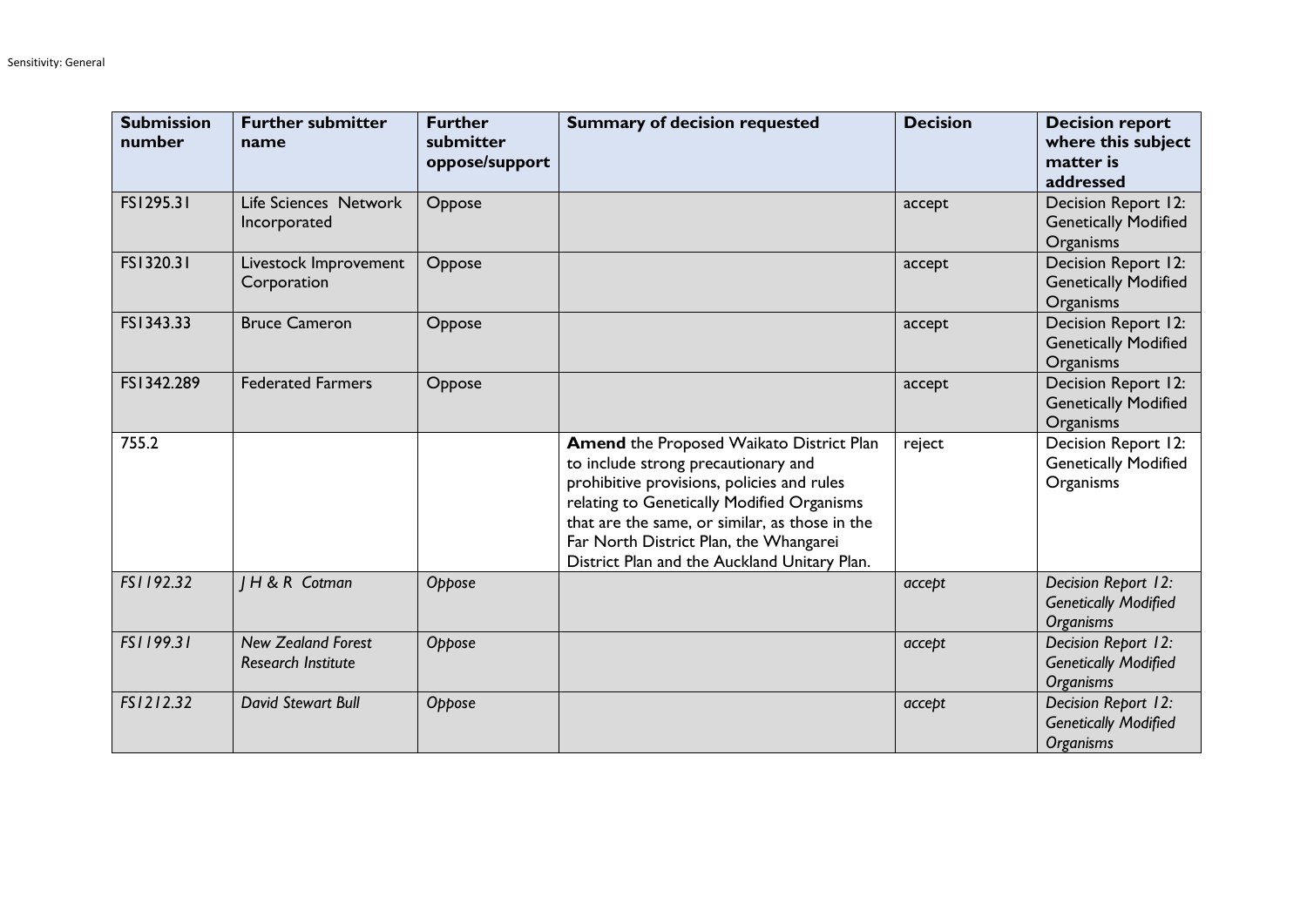| <b>Submission</b><br>number | <b>Further submitter</b><br>name                           | <b>Further</b><br>submitter<br>oppose/support | <b>Summary of decision requested</b>                                                                                                                                                                                                                | <b>Decision</b> | <b>Decision report</b><br>where this subject<br>matter is<br>addressed |
|-----------------------------|------------------------------------------------------------|-----------------------------------------------|-----------------------------------------------------------------------------------------------------------------------------------------------------------------------------------------------------------------------------------------------------|-----------------|------------------------------------------------------------------------|
| FS1214.31                   | <b>Forest Owners Association</b>                           | Oppose                                        |                                                                                                                                                                                                                                                     | accept          | Decision Report 12:<br><b>Genetically Modified</b><br><b>Organisms</b> |
| FS1225.32                   | <b>BIOTech New Zealand</b>                                 | Oppose                                        |                                                                                                                                                                                                                                                     | accept          | Decision Report 12:<br><b>Genetically Modified</b><br><b>Organisms</b> |
| FS1276.99                   | Whaingaroa<br><b>Environmental Defence</b><br>Inc. Society | Support                                       |                                                                                                                                                                                                                                                     | reject          | Decision Report 12:<br><b>Genetically Modified</b><br><b>Organisms</b> |
| FS1295.32                   | Life Sciences Network<br>Incorporated                      | Oppose                                        |                                                                                                                                                                                                                                                     | accept          | Decision Report 12:<br><b>Genetically Modified</b><br><b>Organisms</b> |
| FS1320.32                   | Livestock Improvement<br>Corporation                       | Oppose                                        |                                                                                                                                                                                                                                                     | accept          | Decision Report 12:<br><b>Genetically Modified</b><br><b>Organisms</b> |
| FS1343.34                   | <b>Bruce Cameron</b>                                       | Oppose                                        |                                                                                                                                                                                                                                                     | accept          | Decision Report 12:<br><b>Genetically Modified</b><br><b>Organisms</b> |
| FS1342.290                  | <b>Federated Farmers</b>                                   | Oppose                                        |                                                                                                                                                                                                                                                     | accept          | Decision Report 12:<br><b>Genetically Modified</b><br><b>Organisms</b> |
| 755.3                       |                                                            |                                               | Amend the Proposed Waikato District Plan<br>to require consents which would require<br>exemption from plan rules, to be<br>automatically be publicly notifiable, whether<br>the rules are on Genetically Modified<br>Organisms or any other matter. | Reject          | Decision Report 12:<br><b>Genetically Modified</b><br>Organisms        |
| FS1192.33                   | IH & R Cotman                                              | Oppose                                        |                                                                                                                                                                                                                                                     | Accept          |                                                                        |